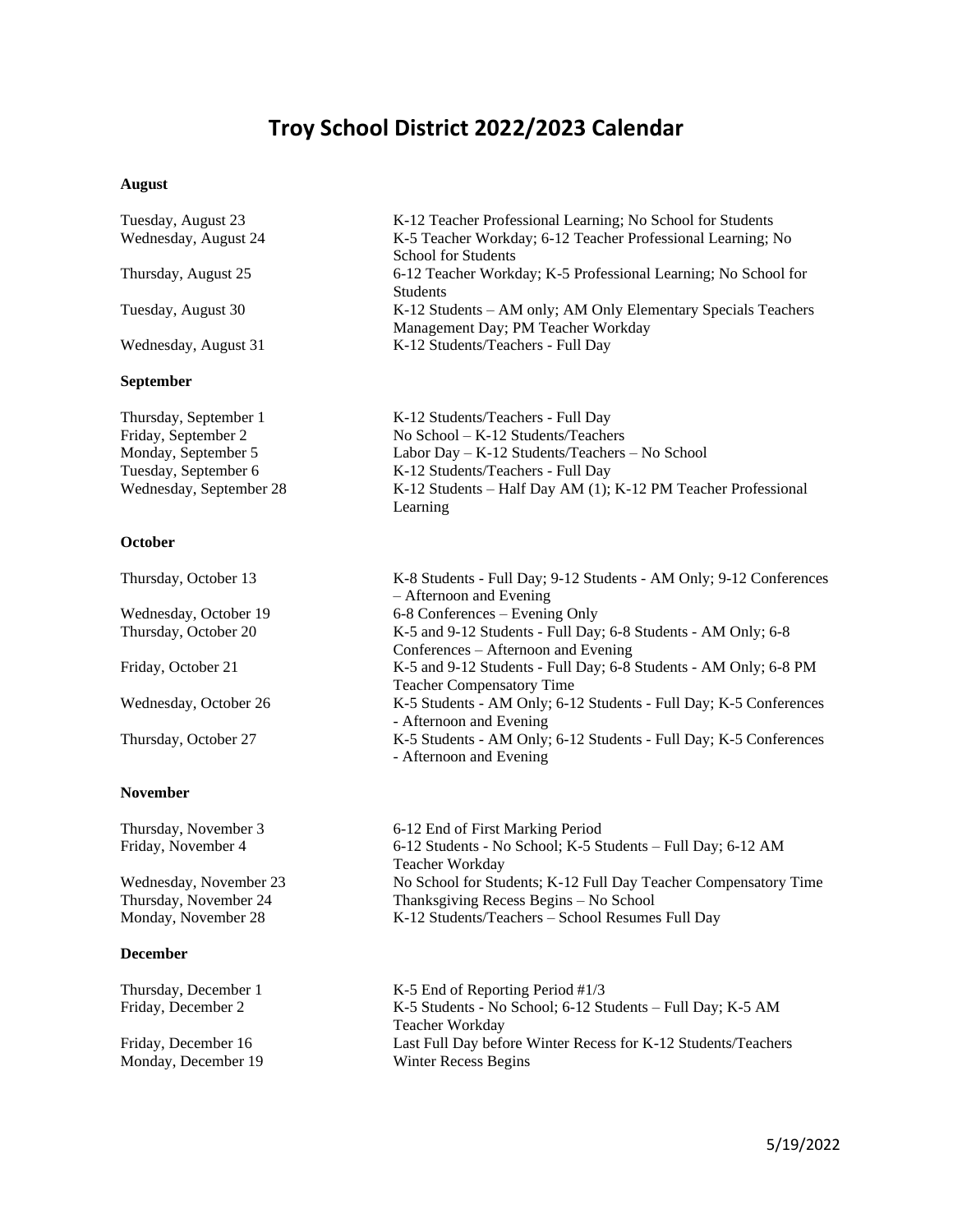# **January**

| Tuesday, January 3                    | K-12 Students/Teachers - School Resumes Full Day                                                                                                                       |  |  |  |  |
|---------------------------------------|------------------------------------------------------------------------------------------------------------------------------------------------------------------------|--|--|--|--|
| Monday, January 16                    | Martin Luther King, Jr. Day - K-12 Students/Teachers - No School                                                                                                       |  |  |  |  |
| Tuesday, January 17                   | K-8 Students - Full Day; 9-12 Students - AM Only (HS Exams); 9-12<br>- PM Teacher Workday                                                                              |  |  |  |  |
| Wednesday, January 18                 | K-8 Students - Full Day; 9-12 Students - AM Only (HS Exams); 9-12<br>- PM Teacher Workday                                                                              |  |  |  |  |
| Thursday, January 19                  | K-5 Students - Full Day; 6-12 Students - AM Only (HS Exams); 6-12<br>- PM Teacher Workday; 6-12 End of First Semester                                                  |  |  |  |  |
| Friday, January 20                    | 6-12 Students - No School; K-5 Students - Full Day; 6-12 Full<br>Teacher Workday                                                                                       |  |  |  |  |
| Monday, January 30                    | K-12 Students - No School; K-12 AM/PM Teacher Professional<br>Learning                                                                                                 |  |  |  |  |
| February                              |                                                                                                                                                                        |  |  |  |  |
| Monday, February 20                   | Mid-Winter Recess Begins                                                                                                                                               |  |  |  |  |
| Wednesday, February 22                | School Resumes - K-12 Full Day                                                                                                                                         |  |  |  |  |
| March                                 |                                                                                                                                                                        |  |  |  |  |
| Thursday, March 2                     | 9-12 Spring Conferences – Evening Only; K-5 End of Reporting<br>Period #2/3                                                                                            |  |  |  |  |
| Friday, March 3                       | K-5 Students - No School; 6-12 Students - Full Day; K-5 Full<br>Teacher Workday                                                                                        |  |  |  |  |
| Thursday, March 9                     | 6-8 Conferences – Evening Only                                                                                                                                         |  |  |  |  |
| Thursday, March 16                    | K-5 Students - AM Only; 6-12 Students - Full Day; K-5 Conferences<br>- Afternoon and Evening                                                                           |  |  |  |  |
| Thursday, March 23                    | 6-12 End of Third Marking Period; Last Full Day before Spring<br>Break for K-12 Students                                                                               |  |  |  |  |
| Friday, March 24                      | K-12 Students - No School; 6-12 AM Teacher Workday; K-5 AM<br>Teacher Compensatory Time; Spring Break Begins for K-12 Students                                         |  |  |  |  |
| <b>April</b>                          |                                                                                                                                                                        |  |  |  |  |
| Monday, April 3                       | School Resumes - K-12 Full Day                                                                                                                                         |  |  |  |  |
| Friday, April 7<br>Thursday, April 27 | Good Friday - K-12 Students/Teachers - No School<br>K-12 Students - Half Day AM (2); K-12 PM Teacher Professional<br>Learning                                          |  |  |  |  |
| <b>May</b>                            |                                                                                                                                                                        |  |  |  |  |
| Monday, May 29                        | Memorial Day - K-12 Students/Teachers - No School                                                                                                                      |  |  |  |  |
| June                                  |                                                                                                                                                                        |  |  |  |  |
| Wednesday, June 14                    | K-12 Students AM Only (HS Exams); 6-12 PM Teacher Workday; K-<br>5 PM Teacher Management Day                                                                           |  |  |  |  |
| Thursday, June 15<br>Friday, June 16  | K-12 Students - AM Only (HS Exams); K-12 PM Teacher Workday<br>K-12 Students - AM Only (HS Exams); K-12 PM Teacher Workday;<br><b>Teacher Checkout Upon Completion</b> |  |  |  |  |